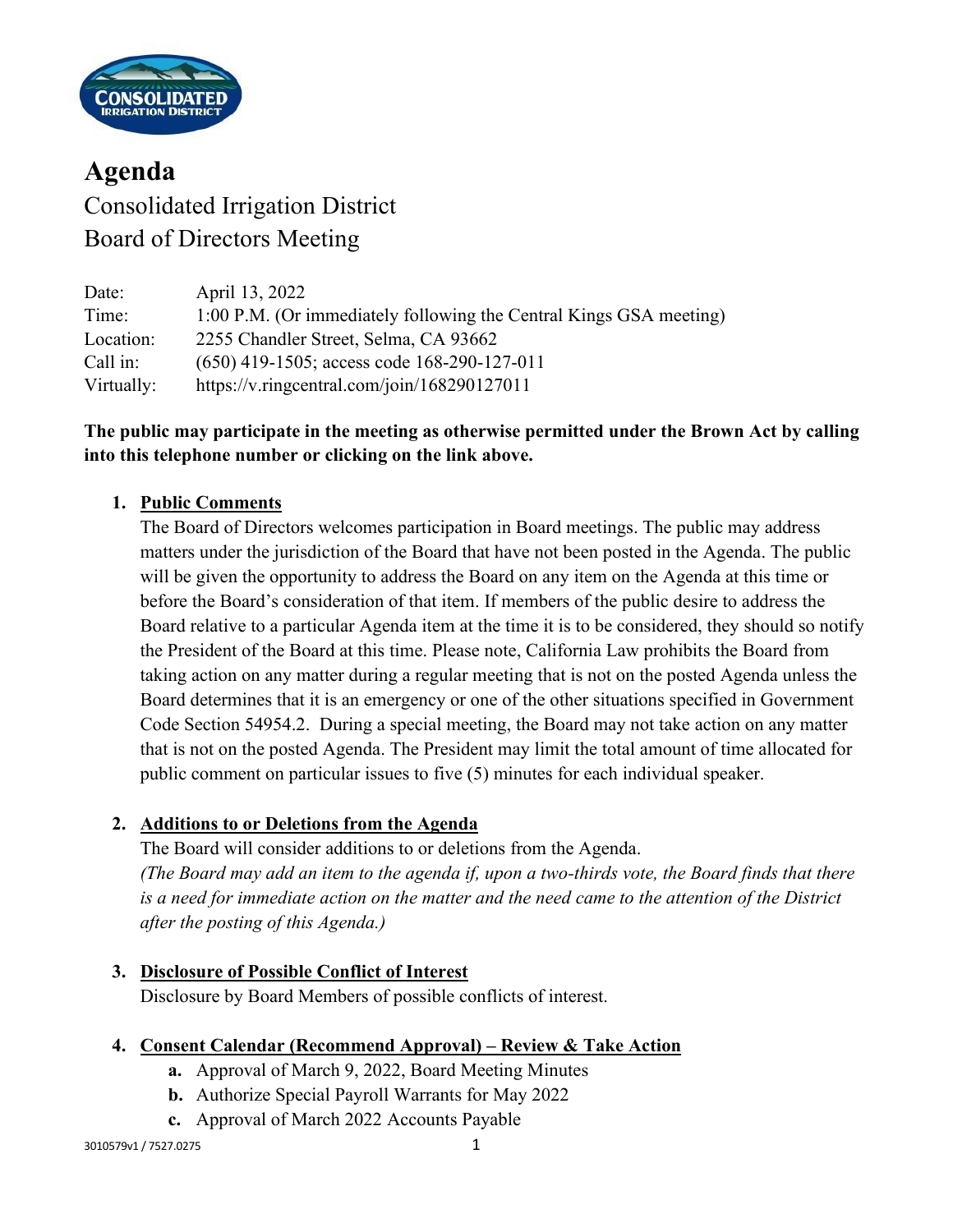- **d.** Approval of March 2022 Accounts Receivable
- **e.** Approval of CID Monthly Budget Report as of March 31, 2022
- **f.** Accept Financial Report as of March 31, 2022

### **5. Correspondence: Items for Board Action**

**a. Kings River Water Association, 2021-2022 Assessment First Installment** Review for possible action the Kings River Water Association 2022-2023 Assessment First Installment for the amount of \$348,110.74.

#### **6. Presentation by Bentley Hodges**

Presentation by CoBank representative, Bentley Hodges, regarding terms of loan agreement.

### **7. Manager's Report, Presentation of Items for Board Action and Public Hearings**

#### **a. Water Report**

Review and discuss for possible action: the current water report.

#### **b. SGMA Update**

Receive update on implementation of the Sustainable Groundwater Management Act and provide directions to staff.

#### **c. Report of Land Acquisition Effort**

Receive update and discuss for possible action regarding land acquisition.

#### **d. Projects Update**

Receive update and discuss for possible action: the status of current projects.

#### **8. Board Reports**

Receive reports from individual Board members.

## **9. Closed Session Pursuant to Government Code Section 54956.9(d)(1) – Conference with Legal Counsel**

Closed session conference with legal counsel pursuant to Government Code Section 54956.9(d)(1) related to existing litigation:

- *James Irrigation District v. KRWA, et al.* (Fresno County Case number 19CECG00769).
- *State Water Resources Control Board, Division of Water Rights, KRWA Petition for Change Re License No. 11521.*
- *State Water Resources Control Board, Petitions to Revoke or Revise the Declaration of Fully Appropriated Stream Systems with respect to the Kings River System.*
- *State Water Resources Control Board, Semitropic Improvement District of Semitropic Water Storage District v. kings River Water Association et. al; Complaint in Support of Petition to Revise and/or Revoke Declaration of Fully Appropriated Stream System*